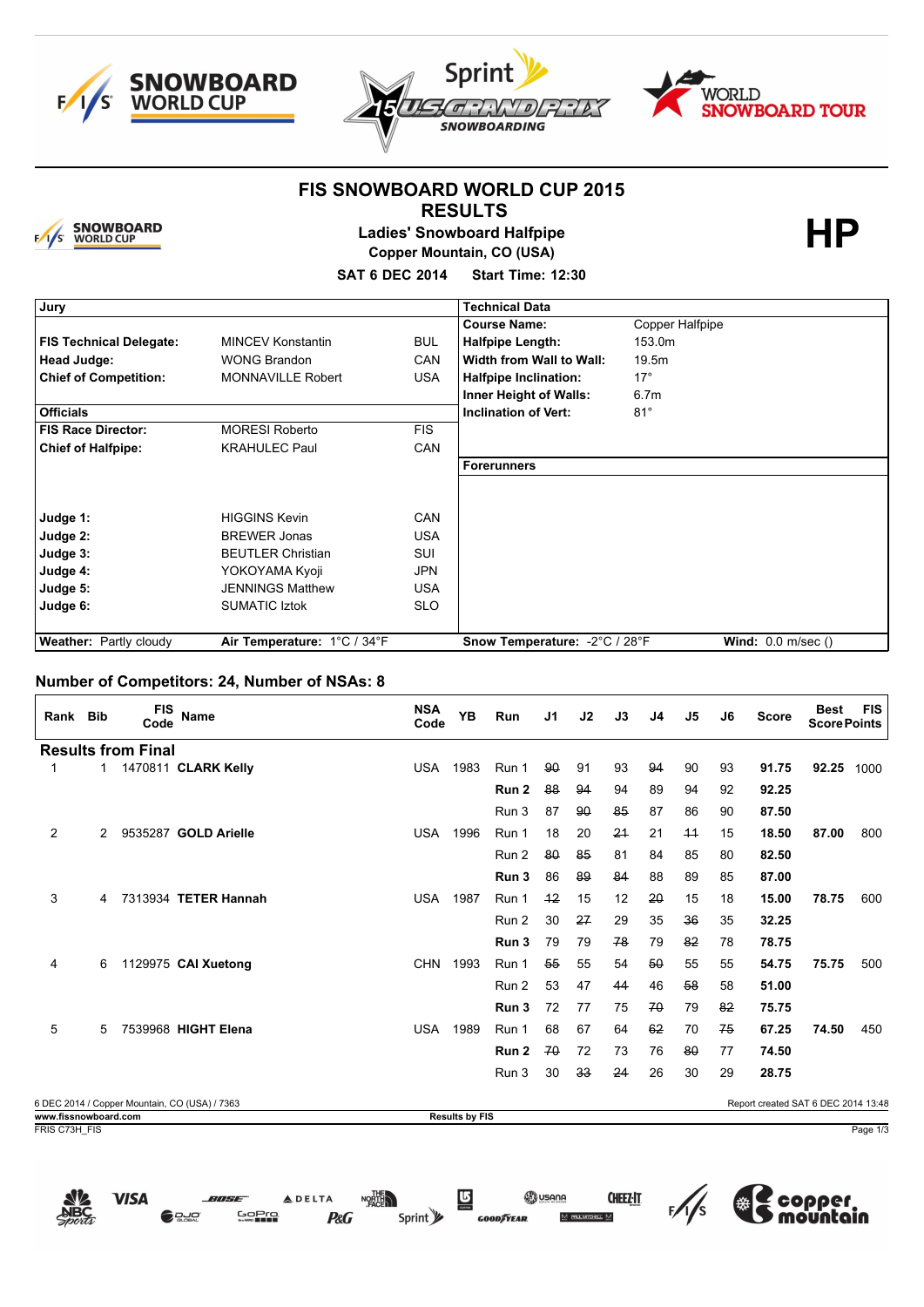





# **FIS SNOWBOARD WORLD CUP 2015**



## **RESULTS Ladies' Snowboard Halfpipe Copper Mountain, CO (USA)**

**HP**

**SAT 6 DEC 2014 Start Time: 12:30**

### **Number of Competitors: 24, Number of NSAs: 8**

| Rank              | Bib | FIS<br>Code | Name                              | <b>NSA</b><br>Code | YB   | Run                       | J1       | J2       | J3       | J4       | J5             | J6       | Score          | <b>Best</b><br><b>Score Points</b> | <b>FIS</b> |
|-------------------|-----|-------------|-----------------------------------|--------------------|------|---------------------------|----------|----------|----------|----------|----------------|----------|----------------|------------------------------------|------------|
| 6                 | 3   |             | 1499921 CASTELLET Queralt         | <b>SPA</b>         | 1989 | Run 1                     |          |          |          |          |                |          | <b>DNS</b>     |                                    | 400        |
|                   |     |             |                                   |                    |      | Run 2                     |          |          |          |          |                |          | <b>DNS</b>     |                                    |            |
|                   |     |             |                                   |                    |      | Run 3                     |          |          |          |          |                |          | <b>DNS</b>     |                                    |            |
|                   |     |             | <b>Results from Qualification</b> |                    |      |                           |          |          |          |          |                |          |                |                                    |            |
| $\overline{7}$    |     |             | 24 9195071 GRIMAL Clemence        | <b>FRA</b>         | 1994 | Run 1                     | 62       | 65       | 60       | 62       | 70             | 70       | 64.75          | 74.75                              | 360        |
|                   |     |             |                                   |                    |      | Run <sub>2</sub>          | 72       | 72       | 78       | 77       | 77             | 73       | 74.75          |                                    |            |
| 8                 | 21  |             | 9305241 OE Hikaru                 | <b>JPN</b>         | 1995 | Run 1                     | 70       | 69       | 72       | 70       | 67             | 76       | 70.25          | 70.25                              | 320        |
|                   |     |             |                                   |                    |      | Run 2                     | 42       | 40       | 43       | 46       | 39             | 41       | 41.50          |                                    |            |
| 9                 | 30  |             | 1129956 SUN Zhifeng               | <b>CHN</b>         | 1991 | Run 1                     | 68       | 66       | 74       | 65       | 70             | 64       | 67.25          | 67.25                              | 290        |
|                   |     |             |                                   |                    |      | Run 2                     | 61       | 63       | 59       | 55       | 52             | 61       | 59.00          |                                    |            |
| 10                | 18  |             | 1756476 RODRIGUEZ Sophie          | <b>FRA</b>         | 1988 | Run 1                     | 67       | 62       | 63       | 68       | 62             | 68       | 65.00          | 65.00                              | 260        |
|                   |     |             |                                   |                    |      | Run 2                     | 48       | 32       | 32       | 34       | 40             | 45       | 37.75          |                                    |            |
| 11                | 23  |             | 9195025 THOVEX Mirabelle          | <b>FRA</b>         | 1991 | Run 1                     | 49       | 45       | 48       | 46       | 50             | 52       | 48.25          | 59.00                              | 240        |
|                   |     |             |                                   |                    |      | Run <sub>2</sub>          | 61       | 58       | 63       | 55       | 58             | 59       | 59.00          |                                    |            |
| $12 \overline{ }$ | 29  |             | 7105024 TSUYUKI Katie             | CAN                | 1982 | Run 1                     | 60       | 60       | 62       | 58       | 55             | 54       | 58.25          | 58.25                              | 220        |
|                   |     |             |                                   |                    |      | Run 2                     | 49       | 56       | 58       | 45       | 48             | 47       | 50.00          |                                    |            |
| 13                | 25  |             | 9045073 ARTHUR Emily              | <b>AUS</b>         | 1999 | Run 1                     | 57       | 55       | 54       | 47       | 48             | 56       | 53.25          | 54.25                              | 200        |
| 14                | 38  |             | 1129970 SUN Juan                  | <b>CHN</b>         | 1993 | Run <sub>2</sub><br>Run 1 | 53<br>56 | 60       | 55       | 54<br>49 | 52<br>57       | 57<br>50 | 54.25<br>53.00 | 53.00                              |            |
|                   |     |             |                                   |                    |      | Run 2                     | 27       | 49<br>25 | 57<br>24 | 22       | 25             | 27       | 24.75          |                                    | 180        |
| 15                | 28  |             | 9185036 SUITIALA Ella             | <b>FIN</b>         | 1989 | Run 1                     | 55       | 53       | 58       | 55       | 47             | 48       | 52.75          | 52.75                              | 160        |
|                   |     |             |                                   |                    |      | Run 2                     | 45       | 15       | 15       | 20       | 16             | 17       | 15.75          |                                    |            |
| 16                | 27  |             | 9535225 FENTON Summer             | <b>USA</b>         | 1994 | Run 1                     | 43       | 50       | 50       | 50       | 45             | 50       | 48.75          | 48.75                              | 150        |
|                   |     |             |                                   |                    |      | Run 2                     | 50       | 44       | 49       | 47       | 48             | 49       | 48.25          |                                    |            |
| 17                | 31  |             | 7105068 IRWIN Calynn              | CAN                | 1989 | Run 1                     | 42       | 43       | 46       | 45       | 50             | 46       | 45.00          | 45.00                              | 140        |
|                   |     |             |                                   |                    |      | Run 2                     | 29       | 27       | 28       | 25       | 33             | 33       | 29.25          |                                    |            |
| 18                | 35  |             | 9535342 BARRETT Madison Taylor    | <b>USA</b>         | 1998 | Run 1                     | 43       | 32       | 44       | 41       | 45             | 38       | 41.50          | 41.50                              | 130        |
|                   |     |             |                                   |                    |      | Run 2                     | 44       | 22       | 14       | 19       | 30             | 29       | 21.00          |                                    |            |
| 19                | 34  |             | 9535272 EDWARDS Noelle            | <b>USA</b>         | 1996 | Run 1                     | 35       | 38       | 40       | 40       | 44             | 42       | 40.00          | 40.00                              | 120        |
|                   |     |             |                                   |                    |      | Run 2                     | 39       | 39       | 31       | 30       | 4 <sup>4</sup> | 30       | 34.75          |                                    |            |
| 20                | 36  |             | 9185051 <b>IKOLA Henna</b>        | <b>FIN</b>         | 1998 | Run 1                     | 28       | 35       | 36       | 35       | 38             | 36       | 35.50          | 35.75                              | 110        |
|                   |     |             |                                   |                    |      | Run 2                     | 38       | 34       | 34       | 32       | 40             | 37       | 35.75          |                                    |            |

15